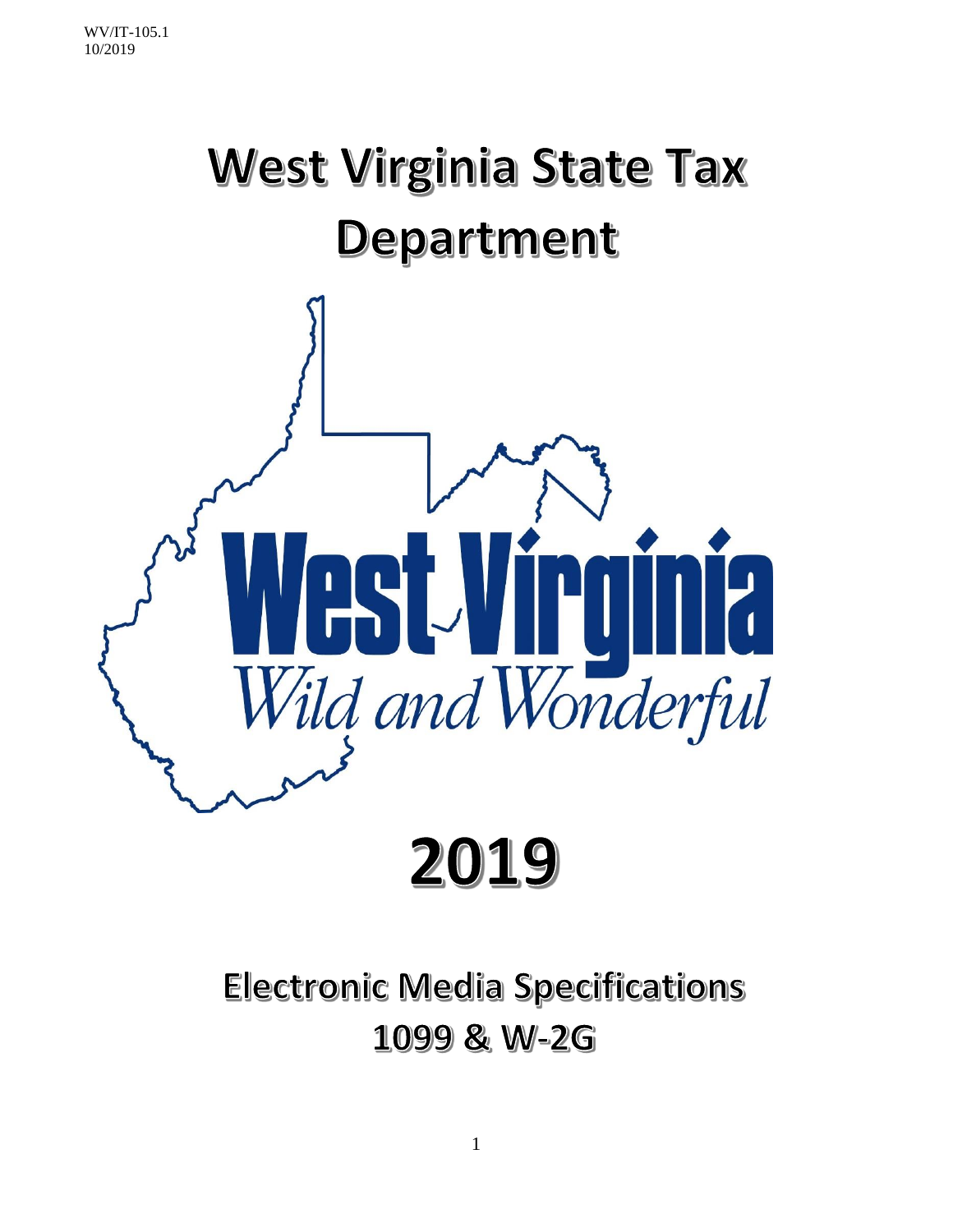# **Table of Contents**

| 1. What's New                              | page 3 |
|--------------------------------------------|--------|
| 2. General Info / Contact info             | page 4 |
| 3. Record Format                           | page 5 |
| 4. MyTaxes                                 | page 6 |
| 5. Importing 1099 & W-2G Files             | page 6 |
| 6. Manually Adding 1099 & W-2G Information | page 7 |
| 7. CD ROMs                                 | page 8 |
| 8. WV/IT-105 Transmitter Summary           | page 9 |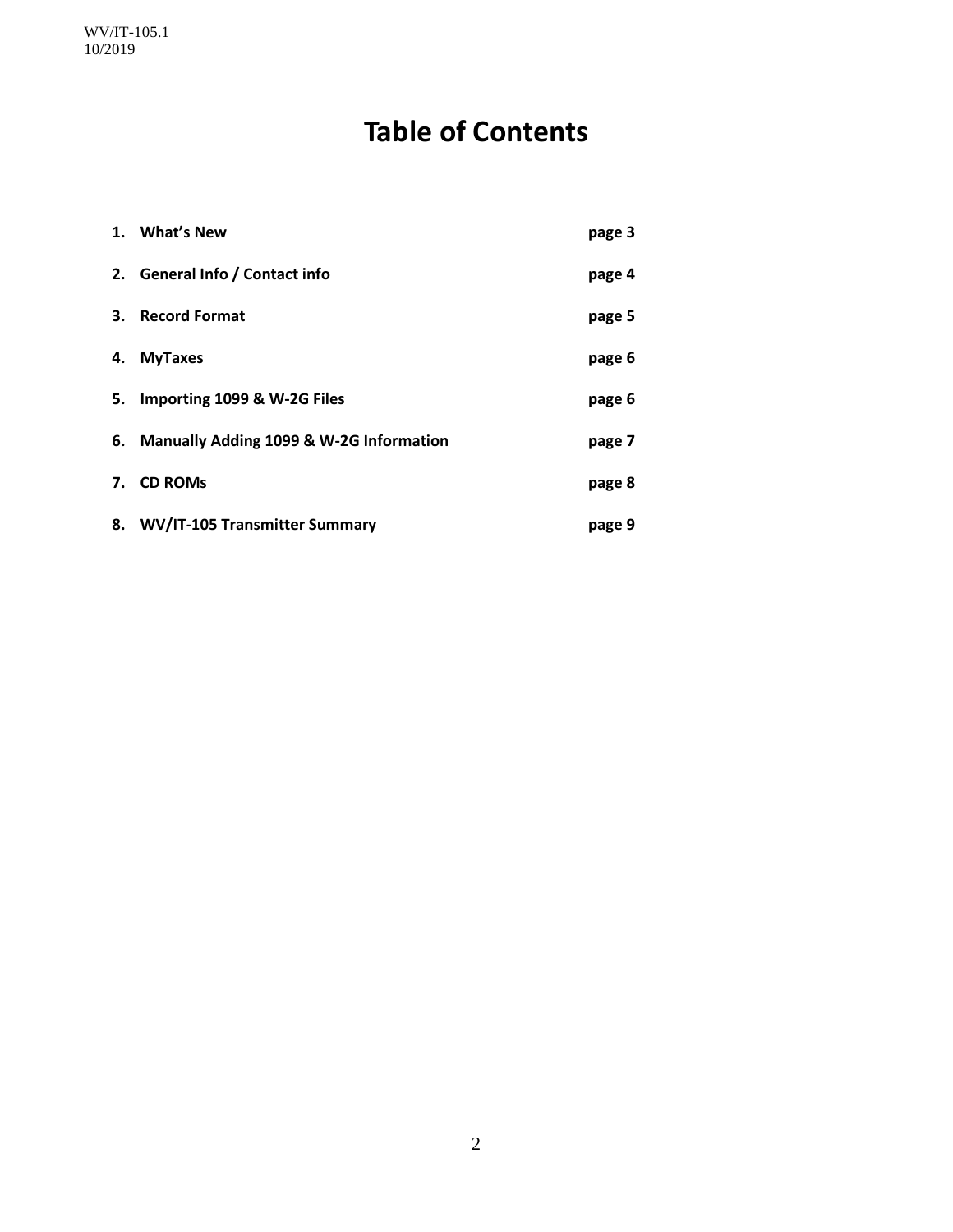# **What's New for 2019**

- ✓ **West Virginia is now operating on a January 31 due date.**
- ✓ **Any employer who uses a payroll service or is required to file a withholding return for 25 or more employees must file electronically.**
- ✓ **2019 withholding data must be submitted via MyTaxes secure website (see pg. 6)**
- ✓ **All files MUST contain the IT-103 reconciliation in the C record (see below)**
- ✓ **Failure to include these records will result in the submission being rejected.**

### **\*New\* C Record**

Positions 508-748 specific to WV for transmission of the IT-103 Reconciliation

| 508     | Record Identifier                    | 1   | Required. Enter "C"                               |
|---------|--------------------------------------|-----|---------------------------------------------------|
| 509-510 | <b>State Code</b>                    | 2   | Required. Enter "54"                              |
| 511-517 | Form Identification                  |     | Required. Enter "WVIT103". Omit hyphen.           |
| 518-521 | Tax Year                             | 4   | Required. Enter "2019"                            |
| 522-530 | <b>FEIN</b>                          | 9   | Required. Numeric. Omit hyphen.                   |
| 531-538 | WV 8 digit account number            | 8   | Required. Numeric. Omit hyphen.                   |
| 539-550 | <b>First Quarter Tax Due</b>         | 12  | Required. Whole Dollars. Right Justify, Zero Fill |
| 551-562 | Second Quarter Tax Due               | 12  | Required. Whole Dollars. Right Justify, Zero Fill |
| 563-574 | <b>Third Quarter Tax Due</b>         | 12  | Required. Whole Dollars. Right Justify, Zero Fill |
| 575-586 | <b>Fourth Quarter Tax Due</b>        | 12  | Required. Whole Dollars. Right Justify, Zero Fill |
| 587-598 | <b>TOTAL Tax Due for the year</b>    | 12  | Required. Whole Dollars. Right Justify, Zero Fill |
| 599-610 | Number Of Tax Statements Transmitted | 12  | Required. Numeric. Right Justify, Zero Fill       |
| 611-622 | <b>Total Tax Withheld</b>            | 12  | Required. Whole Dollars. Right Justify, Zero Fill |
| 623-748 | Filler                               | 126 | Zero or Blank Fill.                               |

### NOTE: the money fields in this record differ from the standard record money fields. Round and use whole dollars only!

Ex: \$950.75 = 951 DO NOT ENTER *95100*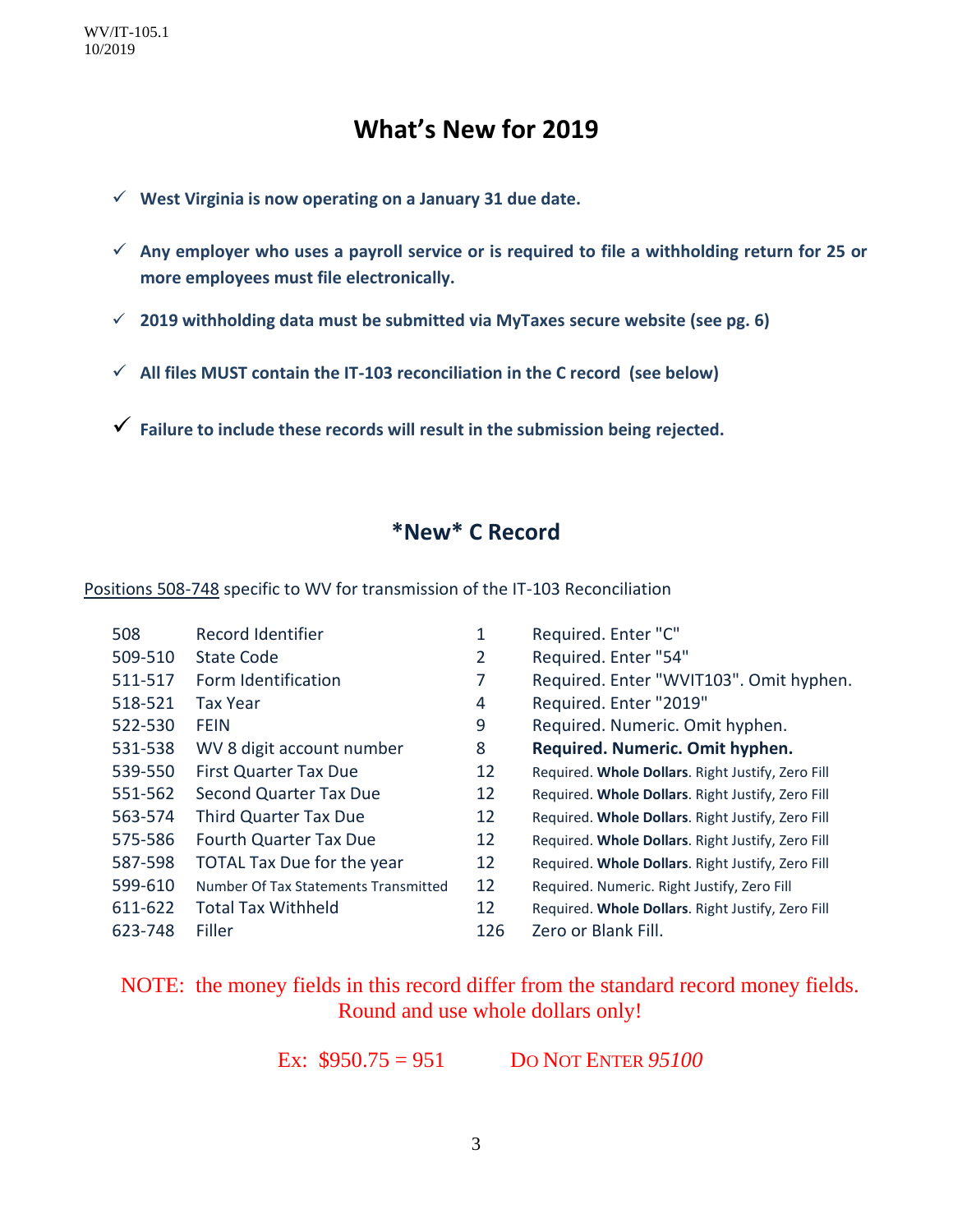# **General Information**

1099S AND W-2GS ARE REQUIRED ONLY WHEN THEY REFLECT WEST VIRGINIA WITHHOLDING.

All files submitted to the state of West Virginia **MUST** be in text (.txt) format.

All files **MUST** contain record delimiters.

**ALL FORMS -**Transmitter "T" Record, Payer "A" Record, and Payee B" Record; Payment Year, Field Positions 2-5, must be updated with the four-digit reporting year (2019), unless reporting prior year data.

Records and fields not specifically mentioned may be considered optional. It is your responsibility to resubmit corrected media in an acceptable format within 45 days. However, the original submission is considered a timely filing if it was postmarked by January 31. You must keep a copy, or be able to reconstruct the data, for 5 years after the due date of the report.

# **Contact Information**

**Mailing Address:** West Virginia State Tax Department TAAD/ Withholding PO Box 3943 Charleston, WV 25339-3943

#### **Courier or Overnight Deliveries (ONLY):**

West Virginia State Tax Department Revenue Center / Withholding 1001 Lee Street East Charleston, WV 25301-1725

**If you have any issues or questions, please contact:** [Christine.D.Stephenson@wv.gov](mailto:Christine.D.Stephenson@wv.gov)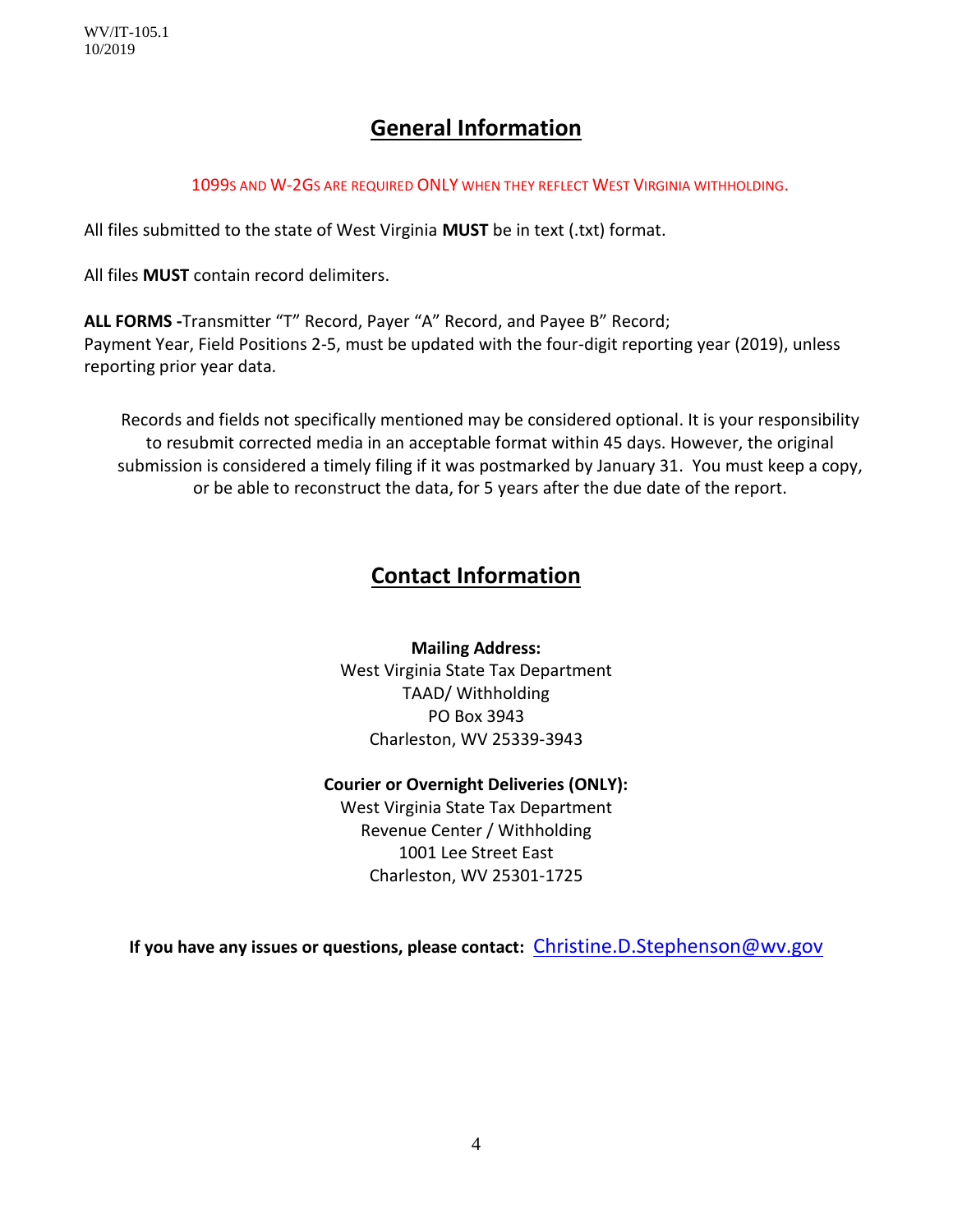### **Record Format**

#### Character set must be ASCII. All non-numeric data must be uppercase. Record delimiter must be carriage return and line feed. All records must be 750 bytes in length.

| <b>RECORD</b><br><b>TYPE</b> | <b>RECORD</b><br><b>DESCRIPTION</b>  | <b>MEDIA</b><br><b>POSITIONS</b> | <b>SPECIFIC INSTRUCTIONS</b>                                                                                                                                                             |
|------------------------------|--------------------------------------|----------------------------------|------------------------------------------------------------------------------------------------------------------------------------------------------------------------------------------|
| T                            | <b>TRANSMITTER</b><br><b>RECORD</b>  | $1 - 750$                        | Follow IRS specifications                                                                                                                                                                |
| $\mathsf{A}$                 | <b>PAYER RECORD</b>                  | $1 - 750$                        | Follow IRS specifications                                                                                                                                                                |
| B                            | <b>PAYEE RECORD</b>                  | 1-750                            | Follow IRS specifications                                                                                                                                                                |
| $\overline{B}$               | <b>PAYEE RECORD</b>                  | 723-734                          | State Income Tax Withheld for Form 1099-MISC, 1099-R, &<br>$W-2G$ .                                                                                                                      |
| C                            | <b>END OF PAYER</b><br><b>RECORD</b> | 508-748                          | The state specific information must be contained within.<br><b>Other fields, follow IRS specifications</b>                                                                               |
| $\mathbf{F}$                 | <b>END OF</b><br><b>TRANSMISSION</b> | $1 - 750$                        | Follow IRS specifications. THIS RECORD INDICATES THE<br>END OF FILE. IT MUST BE THE LAST RECORD ON THE<br>FILE, APPEARING ONLY ONCE. NO DATA GETS<br>PROCESSED AFTER THE CODE 'F' RECORD |

# **Record Delimiters**

A record delimiter must follow each record in the file except for the last record. The record delimiter must consist of two characters, and those characters must be carriage return and line feed (CR/LF). Make sure each record is exactly 750 characters by adding spaces at the end as needed. The carriage return character and the line feed character must be placed in positions 751 and 752, respectively.

\* **DO NOT Place a record delimiter before the first record**

\* **DO NOT Place more than one record delimiter i.e., more than one carriage return / line- feed combination, following a record** 

\* **DO NOT Place record delimiters after a field within a record**.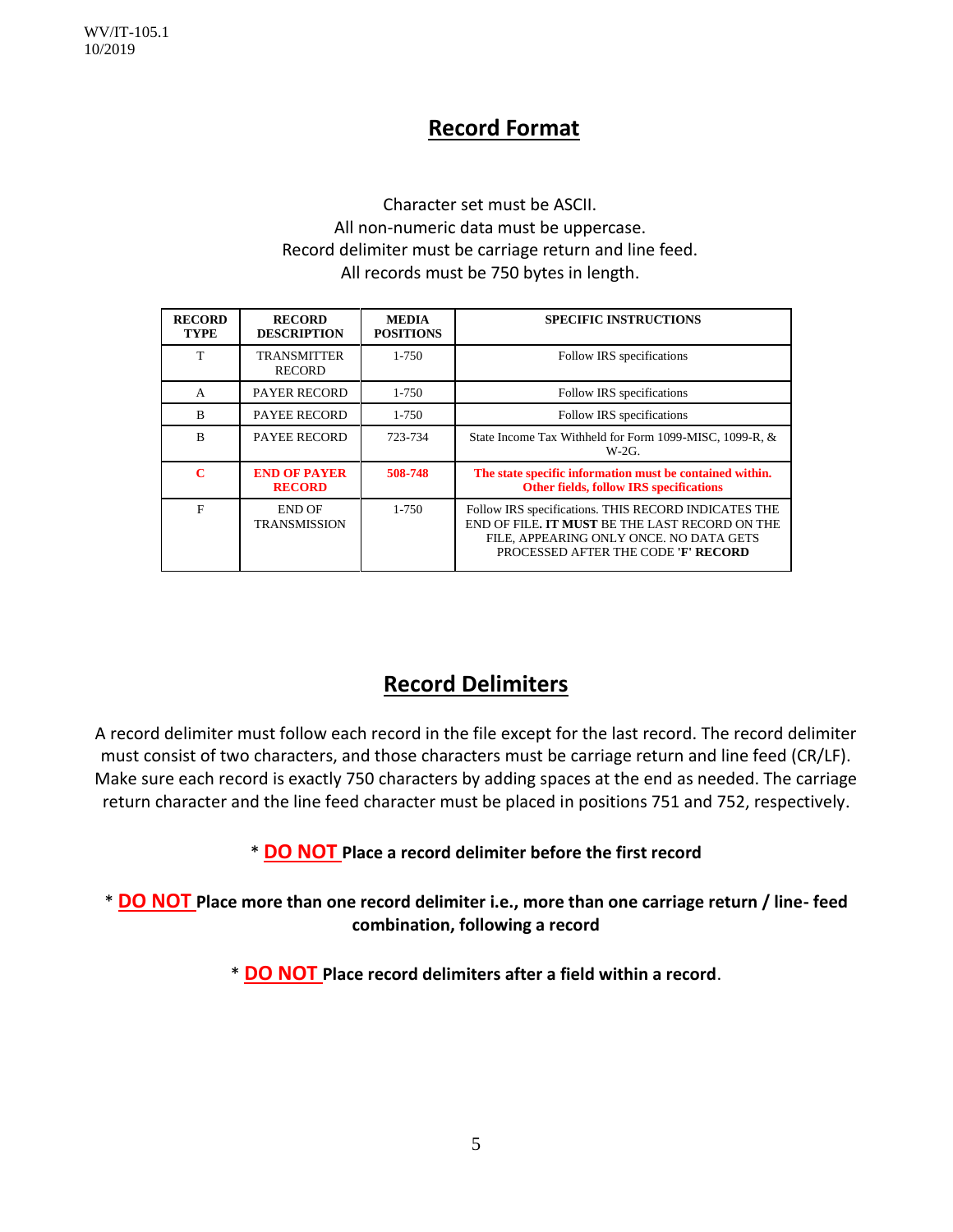WV/IT-105.1 10/2019

# mytaxes.wvtax.gov

MyTaxes provides a more secure environment to submit data files and requires less paperwork to process. If you are not already registered for MyTaxes, when accessing https://mytaxes.wytax.gov you will be required to complete the following steps:

- Taxpayer Verification This requires your Federal Tax ID Number, individual taxpayer ID number, social security number or WV tax ID number. (If you are unsure of your WV ID, contact Taxpayer Services at 1-800-982-8297)
- You will choose a tax account type, the account number and your zip code.
- Create Logon Information
- Add Access to Accounts (Optional)
- Once registered, you may request access to any or all your tax accounts that are available on MyTaxes.

If you are a **Payroll Service Provider** and have not yet registered, contact [Christine.D.Stephenson@wv.gov](mailto:Christine.D.Stephenson@wv.gov)

#### **ALL OTHER registration questions must contact Taxpayer Services Division at 1-800-982-8297**

# **Importing 1099 & W-2G Files**

#### Log into **MyTaxes**

- Select the **Submit 1099 hyperlink** (to the right)
- Select the **IMPORT** button (top right corner)
- Select Browse to locate your 1099 file
- Choose the file you want to import, **select Open**
- Select **IMPORT** button click only once as large files may take a minute to import. *Only one file may be imported per submission*
- Click **NEXT** (lower right) to view the data on the screens
- Once you've viewed all the data, select **SUBMIT**
- Enter your password and **OK**

*NOTE: if there are errors detected, you will be unable to proceed until they are resolved. Any corrections needed must be made within the actual file, not on screen.*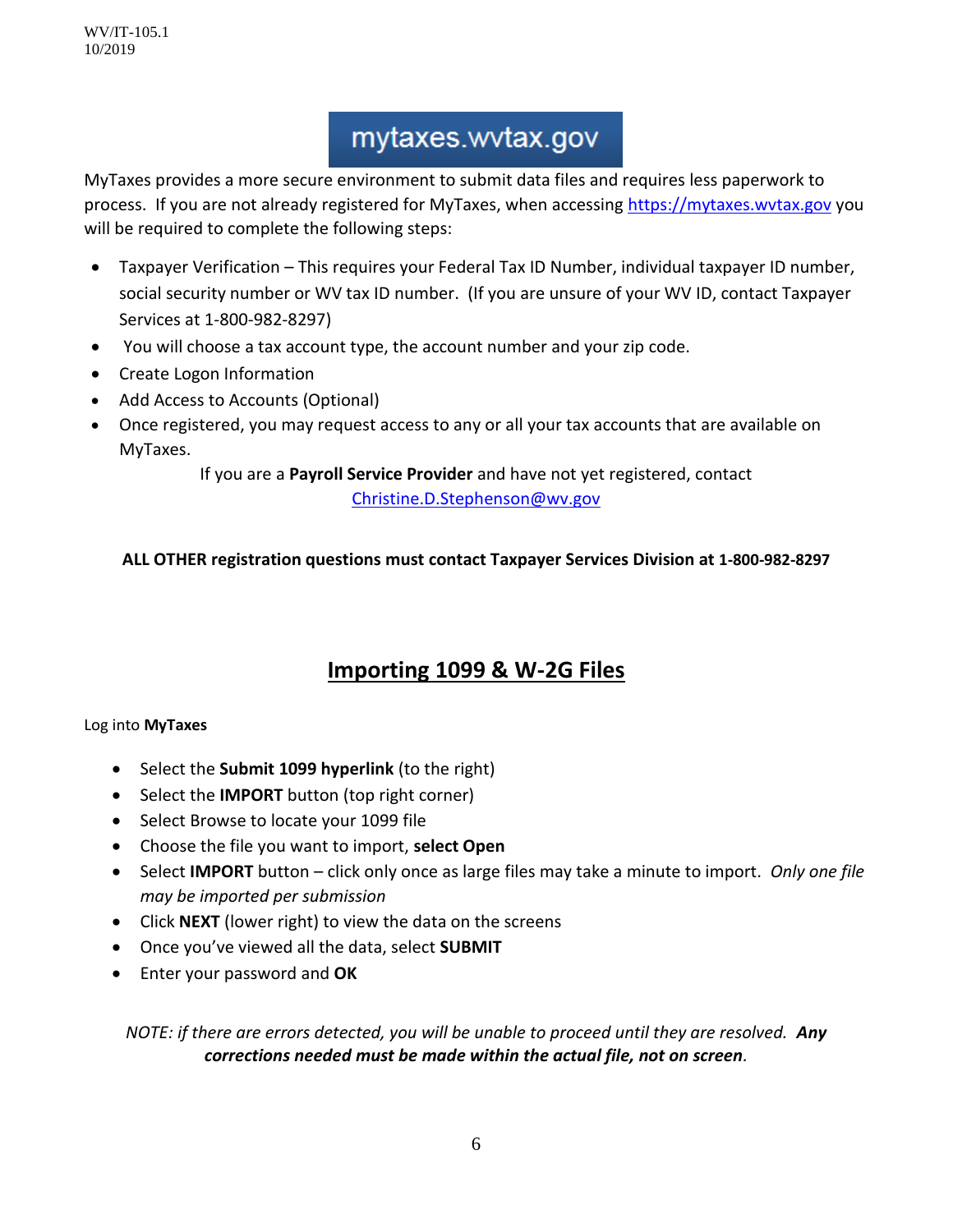WV/IT-105.1 10/2019

### **Manually Adding 1099 & W-2G Information**

- Select the **Submit 1099** hyperlink (to the right)
- under **Data Source** select **Manual Input** from the drop down menu
- Enter 4 digit Tax Year, select **NEXT** (bottom right)
- Payer record will be prepopulated with your business name/address information as you are registered with us, select **NEXT** (bottom right)
- Add Employees by selecting blue hyperlink **Add A Record**
- Complete the required fields (name, address, etc.) and **check the box for the 1099 types** you will be entering for this employee, click **ADD**
- If you have more employees to enter, click the **Add A Record** hyperlink and complete the above steps*. NOTE: at this point you may choose to go to the next screen and enter wage data on the 1099 form for this employee OR add all employee records at once, then move thru the 1099 input at once. If you choose to enter each employee separately, you can use the chevrons at the top to toggle back and forth between screens.*
- Once complete adding employees, select **NEXT**
- The payer/employer data is prepopulated
- Enter the payee/employee SSN and remaining required fields on the 1099
- Select **NEXT**
- You will get a final count of records and 1099 types at the end
- Select **Submit** (bottom right)
- Enter your password, select **OK**
- you will receive a confirmation number

*NOTE: you may SAVE at any point during entry and return later to Edit Submission and Submit.*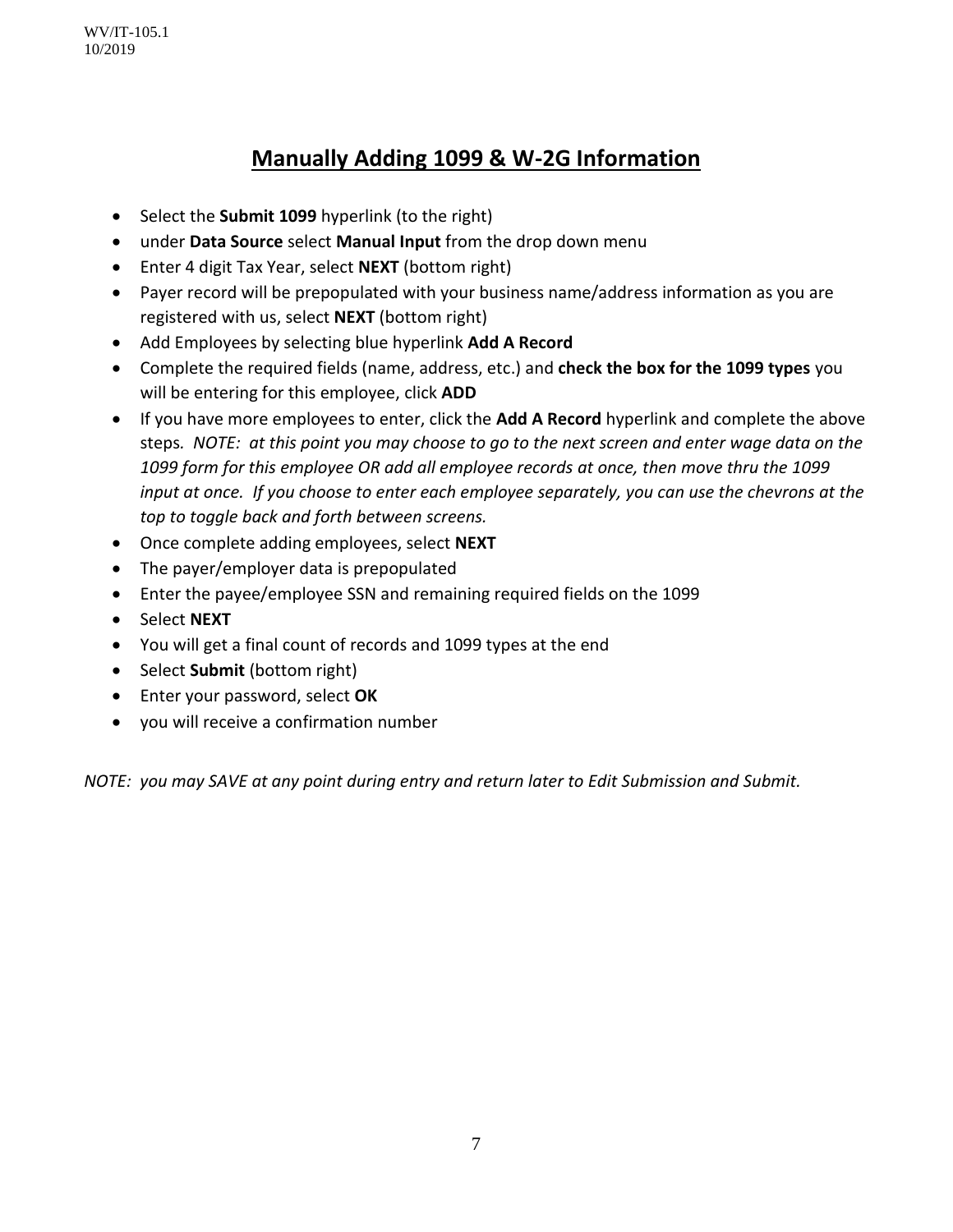# *If* **unable to comply with new guidelines…**

CD ROM will be permitted for a transition year ONLY

CD ROM must have External Label containing the following:

- $\checkmark$  Name, address and FEIN of sender
- $\checkmark$  Name and telephone number of contact person
- $\checkmark$  Type of information being reported (e.g. 1099 or W-2) and tax year
- $\checkmark$  Volume number (if multi-volume reports)

FILE NAME MUST BE: **1099report.txt** or **1099report.zip** and open to **1099report.txt**

Your package **must** include a WV/IT-105 Transmitter Summary Report and WV/IT-103 Annual Reconciliation or it will be rejected & returned.

# **WV/IT-103 can be found on our website:**

<http://tax.wv.gov/Documents/TaxForms/it103.pdf>